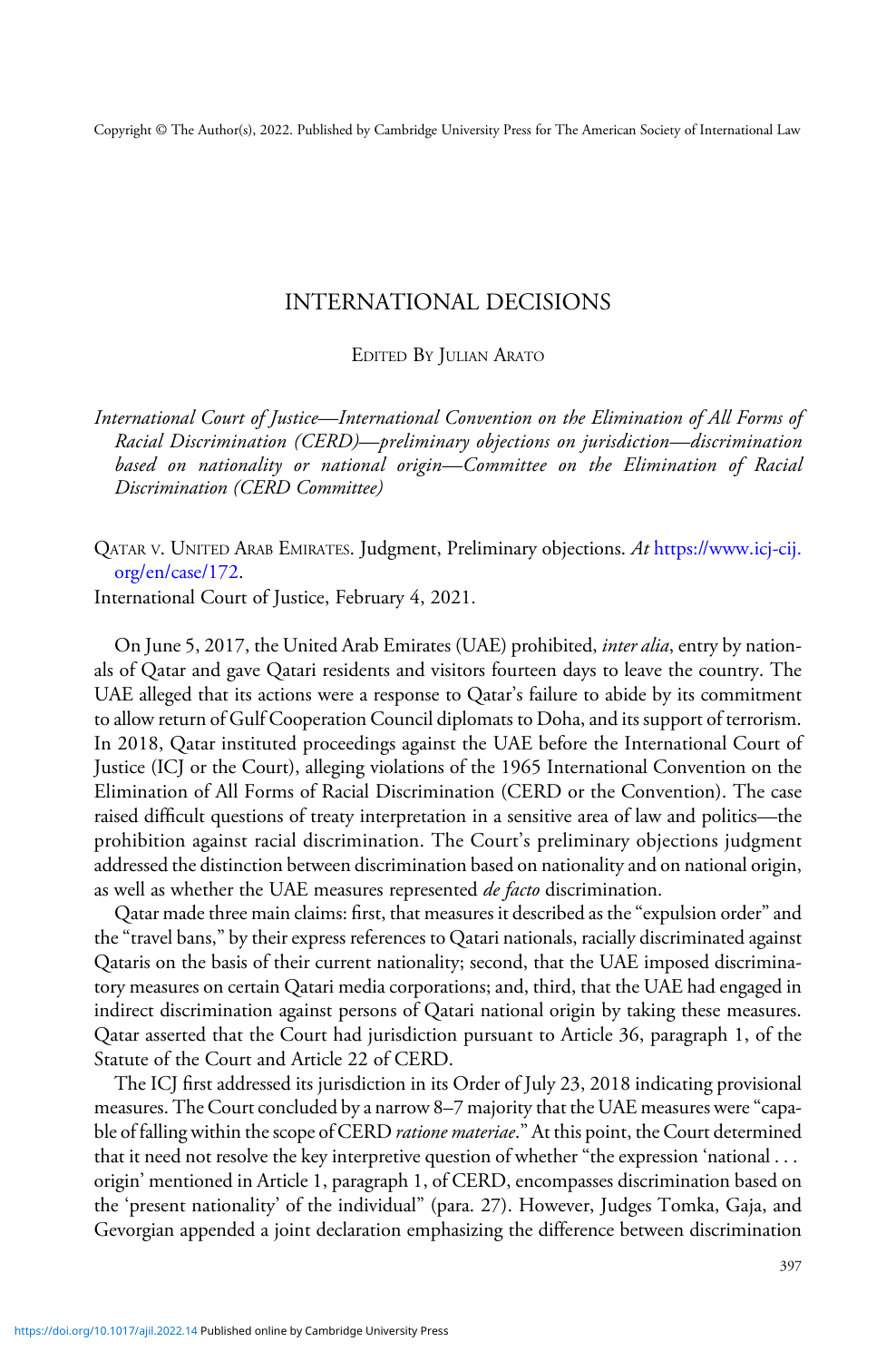based on nationality and on national origin. This was also the view of Judges Crawford and Salam in their respective dissenting opinions.

In parallel to the ICJ litigation, Qatar petitioned the CERD Committee—the treaty body that monitors implementation by states parties—to determine whether the UAE had violated its obligations under the Convention. In its decision of August 27, 2019, the CERD Committee held that it was competent to examine whether differences between citizens and non-citizens "pursue a legitimate aim, are proportional to the achievement of this aim and do not result in a denial of fundamental rights of non-citizens." Therefore, in the CERD Committee's view, Qatar's allegations did not fall outside the scope of CERD.<sup>1</sup>

In the present proceedings, the UAE argued that the ICJ lacked jurisdiction to address the claims brought by Qatar on the basis of two preliminary objections. In its first objection, the UAE reiterated its argument that the Court lacked jurisdiction ratione materiae because the acts alleged by Qatar did not fall within the scope of CERD. Second, the UAE asserted that Qatar failed to satisfy the procedural preconditions of Article 22 of CERD.

The Court, by a 11–6 vote, reached the opposite conclusion to that of the decision on provisional measures and of the CERD Committee, namely that CERD did not apply to the UAE measures. It also concluded that media corporations were not protected by the Convention and that there was no indirect discrimination. Having found that it did not have jurisdiction *rationale materiae*, the Court found it unnecessary to examine the UAE's second preliminary objection on the procedural requirements of CERD.

In its examination of whether the term "national origin" encompassed current nationality, the Court referred to the customary international law principles on treaty interpretation as reflected in Articles 31 and 32 of the Vienna Convention on the Law of Treaties.<sup>2</sup> It accordingly discussed the term "national origin" on the basis of its ordinary meaning, read in its context and in light of the object and purpose of CERD. The Court then examined the travaux préparatoires, before discussing the practice of the CERD Committee.

The ICJ recalled that "interpretation must be based above all upon the text of the treaty" (para. 81). It noted that the definition of racial discrimination in CERD includes "national or ethnic origin" However, it held that "[t]hese references to 'origin' denote, respectively, a person's bond to a national or ethnic group at birth, whereas nationality is a legal attribute which is within the discretionary power of the State and can change during a person's lifetime" (id.). It noted that"the other elements of the definition of racial discrimination, as set out in Article 1, paragraph 1, of the Convention, namely race, colour and descent, are also characteristics that are inherent at birth" *(id.)*.

The Court next turned to the context in which the term "national origin" is used in the Convention, in particular paragraphs 2 and 3 of Article 1 which, respectively, provide that CERD "shall not apply to distinctions, exclusions, restrictions or preferences made by a State Party to this Convention between citizens and non-citizens" and that nothing in CERD "may be interpreted as affecting in any way the legal provisions of States Parties concerning nationality, citizenship or naturalization, provided that such provisions do not

 $^{\rm 1}$  Decision on the Admissibility of the Inter-state Communication Submitted by Qatar Against the UAE Dated 27 August 2019, para. 63, UN Doc. CERD/C/99/4, at [https://documents-dds-ny.un.org/doc/UNDOC/GEN/](https://documents-dds-ny.un.org/doc/UNDOC/GEN/G20/097/19/PDF/G2009719.pdf?OpenElement)  $G20/097/19/PDF/G2009719.pdf$ ? OpenElement.<br><sup>2</sup> Vienna Convention on the Law of Treaties, Arts. 31–32, May 23, 1969, 1155 UNTS 331.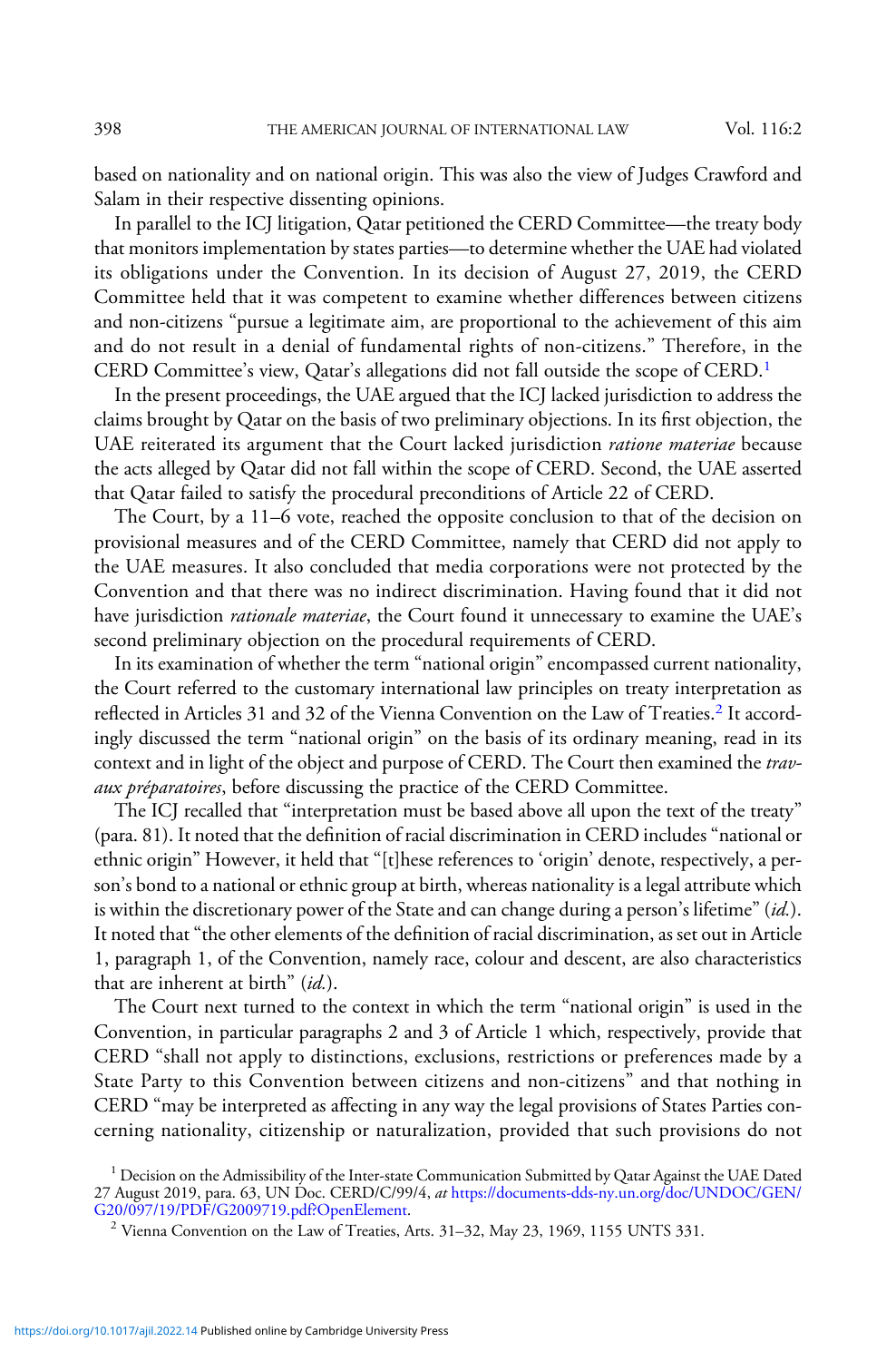discriminate against any particular nationality." The Court found that paragraph 3, read in light of paragraph 2 (with its explicit exclusion of distinctions between citizens and non-citizens), supported the interpretation of the ordinary meaning of the term 'national origin' as not encompassing current nationality (para. 83).

The Court then examined the object and purpose of the Convention and recalled that it has frequently referred to a treaty's preamble to determine its object and purpose (para. 84). It found that the preamble, as well as CERD's history, indicated that "[t]he aim of the Convention is . . . to eliminate all forms and manifestations of racial discrimination against human beings on the basis of real or perceived characteristics as of their origin, namely at birth" (para. 86). It concluded that "the term 'national origin' in Article 1, paragraph 1, of CERD, in accordance with its ordinary meaning, read in its context and in the light of the object and purpose of the Convention, does not encompass current nationality" (para. 88). This was also supported by the *travaux préparatoires* (para. 97).

As regards the practice by the CERD Committee, the ICJ recalled that "in the *Diallo* case<sup>3</sup>... it indicated that it should 'ascribe great weight' to the interpretation of the International Covenant on Civil and Political Rights—which it was called upon to apply in that case—adopted by the Human Rights Committee" (para. 101). The Court noted, however, that "in this regard . . . it was 'in no way obliged, in the exercise of its judicial functions, to model its own interpretation of the Covenant on that of the Committee.'" The ICJ declined to do so here. Instead, the Court merely stated that it had "carefully considered the position taken by the CERD Committee" without indicating that any weight had been given to the Committee's interpretation (id.). Finally, it found that the jurisprudence by regional human rights courts did not provide much guidance on the interpretation of "national origin" in CERD (para. 104). The Court thus concluded that the term "national origin" does not encompass current nationality. As a result, Qatar's measures did not fall within the scope of CERD (para. 105).

The Court also rejected Qatar's second claim. It considered that CERD's reference to "institutions" did not include media corporations. Instead, it found that this term refers to "collective bodies or associations, which represent individuals or groups of individuals" (para. 108).

Finally, the Court adopted a narrow interpretation of indirect—or *de facto*—discrimination. It observed

that, according to the definition of racial discrimination in Article 1, paragraph 1, of CERD, a restriction may constitute racial discrimination if it "has the purpose or effect of nullifying or impairing the recognition, enjoyment or exercise, on an equal footing, of human rights and fundamental freedoms in the political, economic, social, cultural or any other field of public life." (Para. 112.)

It thus articulated the test as a disjunctive. On this reading, "the Convention prohibits all forms and manifestations of racial discrimination, whether arising from the purpose of a given restriction or from its effect" (id.) However, the Court found that "[i]n the present case, while the measures based on current Qatari nationality may have collateral or secondary effects on persons born in Qatar or of Qatari parents, or on family members of Qatari citizens

<sup>3</sup> Ahmadou Sadio Diallo (Guinea v. Dem. Rep. Congo), Judgment, 2012 ICJ Rep. 324 (June 19).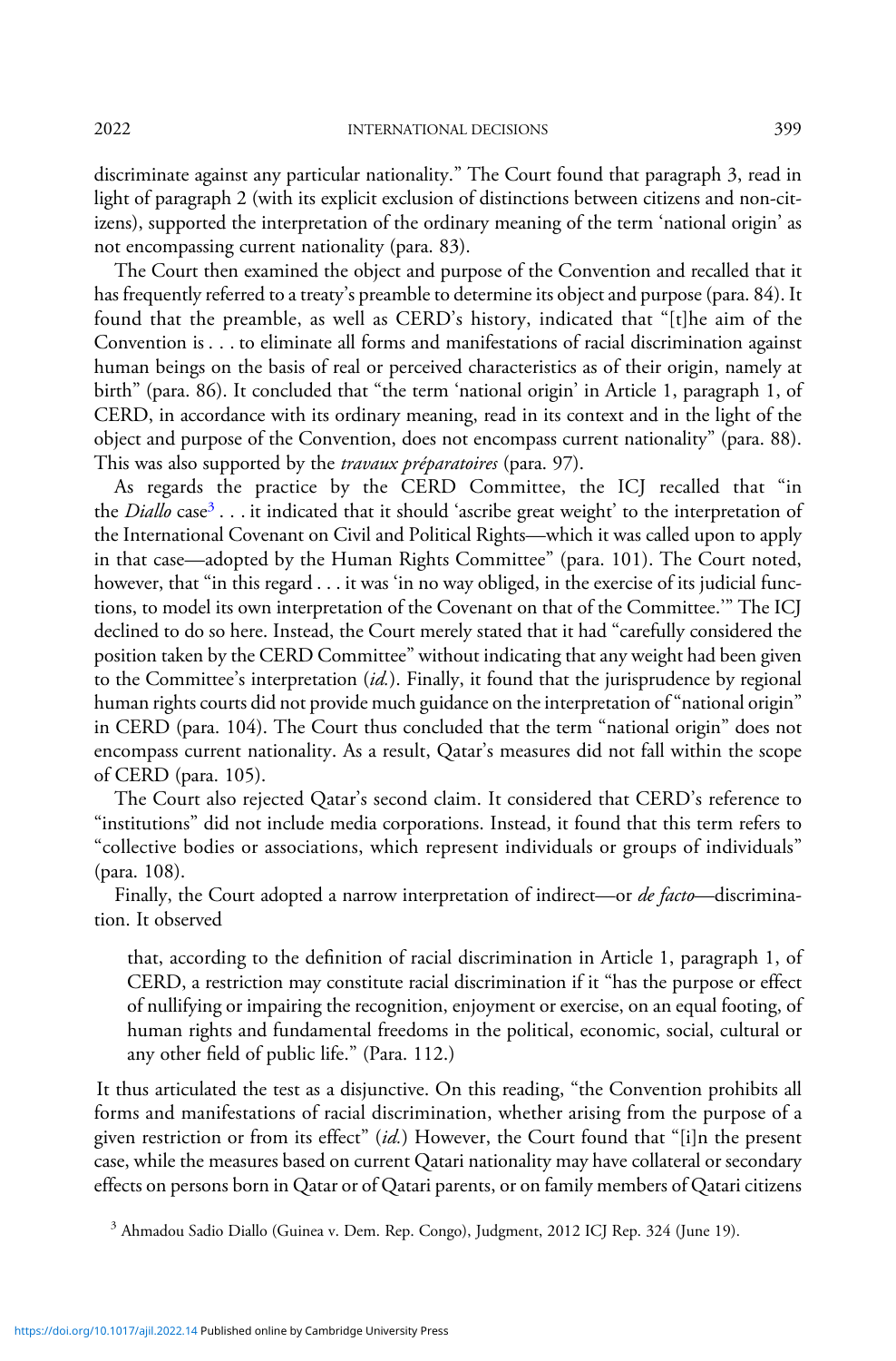residing in the UAE, this does not constitute racial discrimination within the meaning of the Convention" (id.). The ICJ did not further explain its reasoning on this point, and did not clarify why discriminatory effects of this kind would not satisfy the purpose or effect test. The Court simply concluded that the complained of measures do not, "either by their purpose or by their effect give rise to racial discrimination against Qataris as a distinct social group on the basis of their national origin," and that "even if the measures of which Qatar complains in support of its 'indirect discrimination'claim were to be proven on the facts, they are not capable of constituting racial discrimination within the meaning of the Convention" (id.).

The dissenting opinions addressed various aspects of the majority's reasoning. Judges Bhandari and Robinson disagreed with the majority's distinction between nationality and national origin based on a reading of CERD and its *travaux préparatoires*. The two judges held that national origin should be interpreted as referring to a person's belonging to a country or nation. They held that this was supported by the wording of CERD, as well as the object and purpose and by the travaux préparatoires.

Judge Bhandari further argued that the majority "does not take into account the observation that 'it should ascribe great weight' to interpretations" by the CERD Committee, and that the judgment"provides no compelling reasons as to why it has chosen to depart from the reasoning in *Diallo* in this dispute, despite the fact that the CERD Committee remains 'the guardian of the Convention'" (diss. op., Bhandari, J., para. 21). Judge Robinson stated that:

[t]here is no reason why the Court should not attach great weight to the recommendations of the CERD Committee (which is properly seen as the guardian of the Convention), if they are not in conflict with international human rights law or general international law. This approach will promote the achievement of the clarity, consistency and legal security which the Court referred to in Ahmadou Sadio Diallo. It is regrettable that, in this case, the Court did not follow the CERD Committee's recommendation. Notably, the majority did not offer any explanation for not following it. (Diss op., Robinson, J., para. 13.)

Judges Yusuf, Sebutinde, and Iwasawa (respectively in a declaration, dissenting opinion, and separate opinion) emphasized that CERD also protects against indirect discrimination. As stated by Judge Iwasawa:

If it were proven on the facts that the measures have an unjustifiable disproportionate prejudicial impact on an identifiable group distinguished by national origin and that they were not based exclusively on nationality, the measures would constitute racial discrimination within the meaning of the Convention, in accordance with the notion of indirect discrimination." (Sep. op., Iwasawa, J., para. 66).

In contrast to the majority, these judges were not willing to dismiss Qatar's claim of indirect discrimination. They held that the Court would need more evidence and arguments from the parties to resolve this issue. Therefore, in their view, the UAE's objection did not have an exclusively preliminary character and should have been determined at the merits stage.

\*\*\*\*

International society has expressed strong opposition to racism. This is reflected in the International Law Commission's Draft Articles on State Responsibility of 2001, stating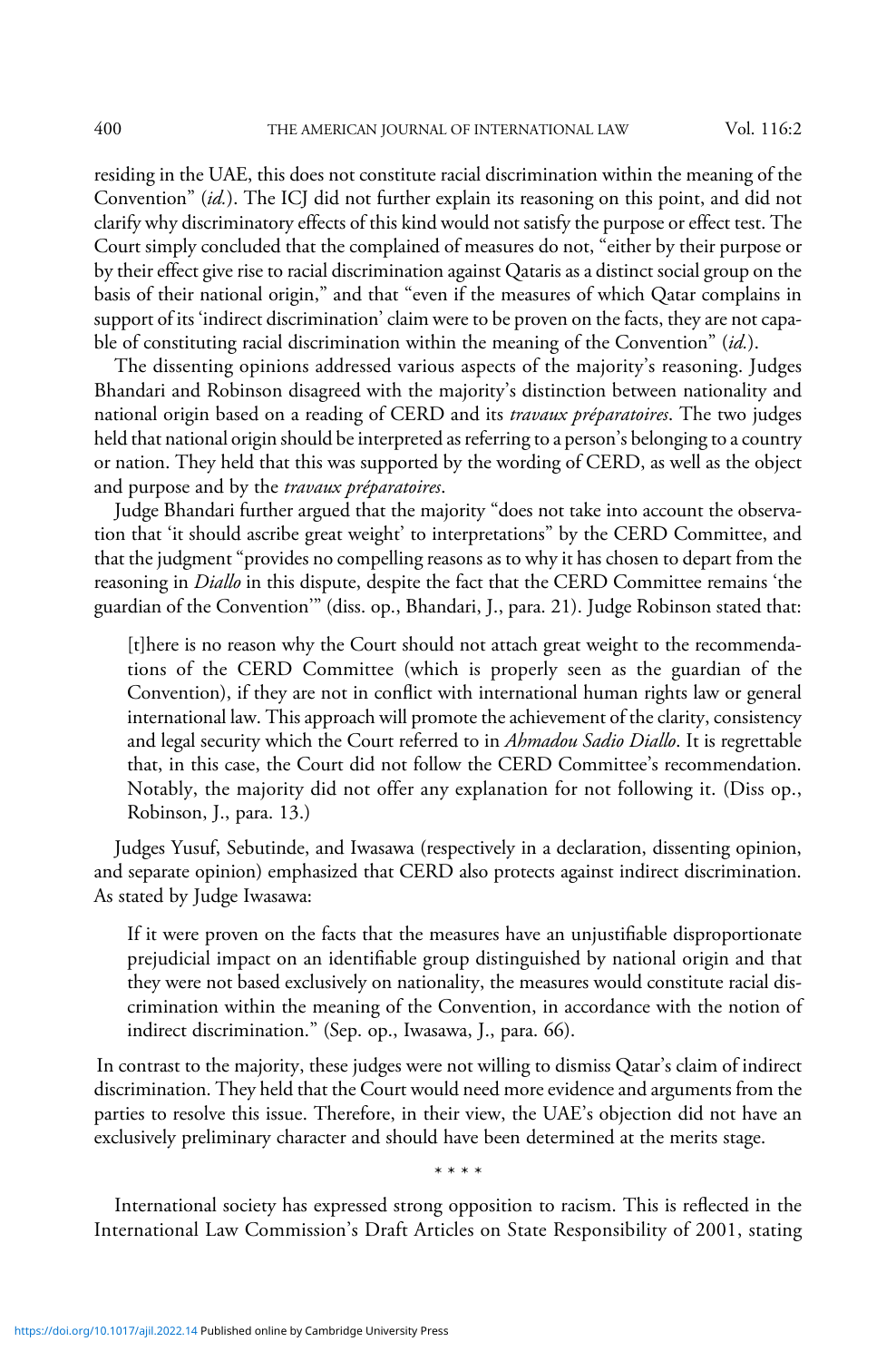that racial discrimination is clearly recognized among national and international tribunals to be among the peremptory norms (jus cogens) of international law.<sup>4</sup> However, the issue of racial discrimination remains legally controversial in practice. The debate in the 1960s following the ICJ's South West Africa cases on apartheid is well known. While the current dispute is not about combating apartheid, the question of what should be considered racial discrimination continues to divide the Court and has now engendered a conflict between the ICJ and the CERD Committee. It is striking that among the six dissenting judges, five come from former

colonies (Yusuf, Cançado Trindade, Sebutinde, Bhandary, and Robinson), whereas the sixth

is Japanese (Iwasawa). It has long been discussed whether human rights conventions require special methods of interpretation. The ICJ has not dealt with many human rights cases. But what is notable is the similarity between the ICJ's approach to treaty interpretation and that of specialized human rights courts and tribunals.<sup>5</sup> Neither does it seem that the disagreement on the distinction between national and national origin in the present case reflects different approaches to the principles of treaty interpretation. Taking into account that states' differentiation based on nationality is commonplace, e.g., on access to the territory or diplomatic protection, the majority's decision comes as no surprise. Yet, such differentiation may be seen as unlawful discrimination in treaties other than CERD, especially in human rights and trade.

Another issue dividing the Court was whether the UAE measures represented indirect discrimination against individuals of Qatari origin. The CERD Convention establishes that racial discrimination also includes differentiation based on national origin, which has "the purpose or effect" of impairing equal human rights and fundamental freedoms. The majority's rejection of the UAE measures as indirect discrimination is extremely compact and not fully convincing. One would have expected it to discuss both whether these measures had an illegitimate purpose and whether their effects were unlawful. As pointed out by Judge Iwasawa, the principle of proportionality could be relevant in balancing the measures' ability to achieve the purported objective and their negative impacts on the protected group. The majority does not venture into any of these issues. The result is that the Court neither provides guidance on the interpretation of what should be considered racial discrimination, or, more generally, on non-discrimination as a concept in general international law.

It was not until the *Diallo* case that the ICJ addressed the legal status of the practice from human rights treaty bodies. The Court stated in that case that the Human Rights Committee's practice should be accorded "great weight" since it was "established specifically to supervise the application of [the International Covenant on Civil and Political Rights]" (para. 66). But the Court also used a "systemic" argument for relying on the Committee's practice—referring to the need "to achieve the necessary clarity and the essential consistency of international law, as well as legal security" (id.). In contrast to Diallo, the ICJ came in the present case to the opposite conclusion to that of the CERD Committee, another UN human rights treaty body. The Court had therefore the possibility of demonstrating the real legal weight of pronouncements of such bodies and its willingness to engage in a dialogue with

<sup>4</sup> Draft Articles on Responsibility of States for Internationally Wrongful Acts, with Commentaries, II(2) Y.B. INT'L L. COMM'N, 85 (2001), *available at [https://legal.un.org/ilc/texts/instruments/english/commentaries/](https://legal.un.org/ilc/texts/instruments/english/commentaries/9_6_2001.pdf)*<br>9 6 2001.pdf.

 $^5$  James Crawford & Amelia Keene, Interpretation of the Human Rights Treaties by the International Court of Justice, 24 INT't. J. HUM. RTS. 935, 947 (2020).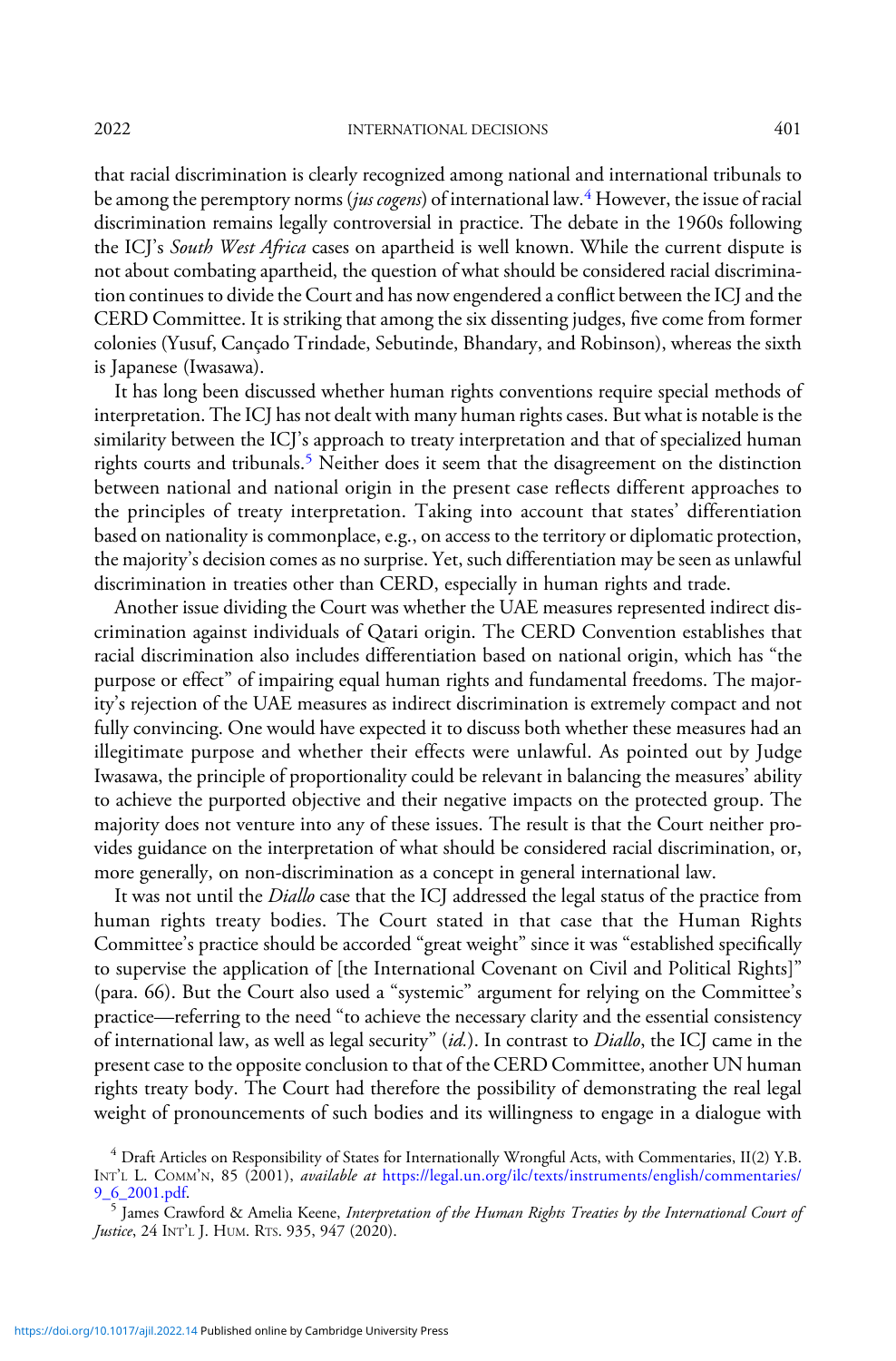them. It failed to live up to both expectations. The ICJ could not distinguish the issues, as it did in the 2007 Genocide case. There, the Court argued that the standard of "overall control" applied by the International Criminal Tribunal for the former Yugoslavia's (ICTY) Appeals Chamber in the *Tadić* case, for the purpose of international criminal law, was not necessarily in conflict with the "effective control" required for establishing state responsibility.<sup>6</sup> However, in the present case, the ICJ and the CERD Committee interpreted the same obligations of the CERD Convention.

In the abstract, it is debatable which institution should be the lead agency for interpreting the CERD Convention: the general ICJ or the specialized CERD Committee. The paramount position of the ICJ as "the principal judicial organ of the United Nations"<sup>7</sup> should be recognized, even more so with respect to *jus cogens* issues. Arguably, this is also implied in Article 22 of CERD, designating the ICJ as the tribunal of last resort. Yet the Court itself laid out the best counterargument in *Diallo*, where it prioritized respecting the decision of the parties to human rights instruments in setting up a supervisory mechanism and ensuring the clarity and consistency of international law. The appreciation of the CERD Committee calls for an inclusive dialogue, addressing the arguments used by the Committee and showing where it went wrong. The Court should also have explained its approach to the weight to be granted to interpretations by human rights supervisory organs according to *Diallo*. Instead, despite its prior commitments, the Court undertook its own de novo interpretation. This casts doubts on the weight given to human rights supervisory organs interpretations.

This case was decided by a comfortable majority of 11–6. However, the split between judges coming from developing and developed countries may raise suspicion that extralegal factors may have influenced the Court. It comes as no surprise that approaches to international law differ between different regions of the world.<sup>8</sup> Since judges from developing states have come into the majority on the Court, there has been a perception of less division between North and South on the bench.<sup>9</sup> However, the *Marshall Islands* case (2016) provides a recent example of a split along political lines only determined by the president's casting vote. Most of the minority judges came from developing countries.<sup>10</sup> Yet, in the *Chagos* advisory opinion (2019), the Court was less split, deciding by 13–1 that "the United Kingdom is under an obligation to bring to an end its administration of the Chagos Archipelago as rapidly as possible."<sup>11</sup> It is essential for the ICJ to demonstrate that all legal cultures and approaches to international law are represented and heard in cases on globally controversial issues. While the combination of the majority decision and the various separate opinions reveal that all relevant

<sup>6</sup> Case Concerning Application of the Convention on the Prevention and Punishment of the Crime of Genocide (Bosn. & Herz. v. Serb. & Montenegro), 2007 ICJ Rep. 43, paras. 403–04 (Feb. 26). <sup>7</sup> UN Charter, Art. 92.

<sup>8</sup> Anthea Roberts, Is International Law International? (2017).<br><sup>9</sup> Rainer Hofmann & Tilmann Laubner, *Article 57, in* The Statute of the International Court of Justice: A COMMENTARY, 1540–41 (Andreas Zimmermann, Christian J. Tams, Karin Oellers-Frahm & Christian

 $10$  Nico Krisch, Capitulation in The Hague: The Marshall Islands Cases, EJIL:TALK! (Oct. 10, 2016), at [https://www.ejiltalk.org/capitulation-in-the-hague-the-marshall-islands-cases.](https://www.ejiltalk.org/capitulation-in-the-hague-the-marshall-islands-cases) See also in the AJIL Unbound Symposium: Anthony Anghie, Politic, Cautious, and Meticulous: An Introduction to the Symposium on the Marshall Islands Case, 111 AJIL Unbound 62 (2017) (with further references).

 $^{11}$  Legal Consequences of the Separation of the Chagos Archipelago from Mauritius in 1965, Advisory Opinion, 2019 ICJ Rep. 95, para. 178 (Feb. 25).